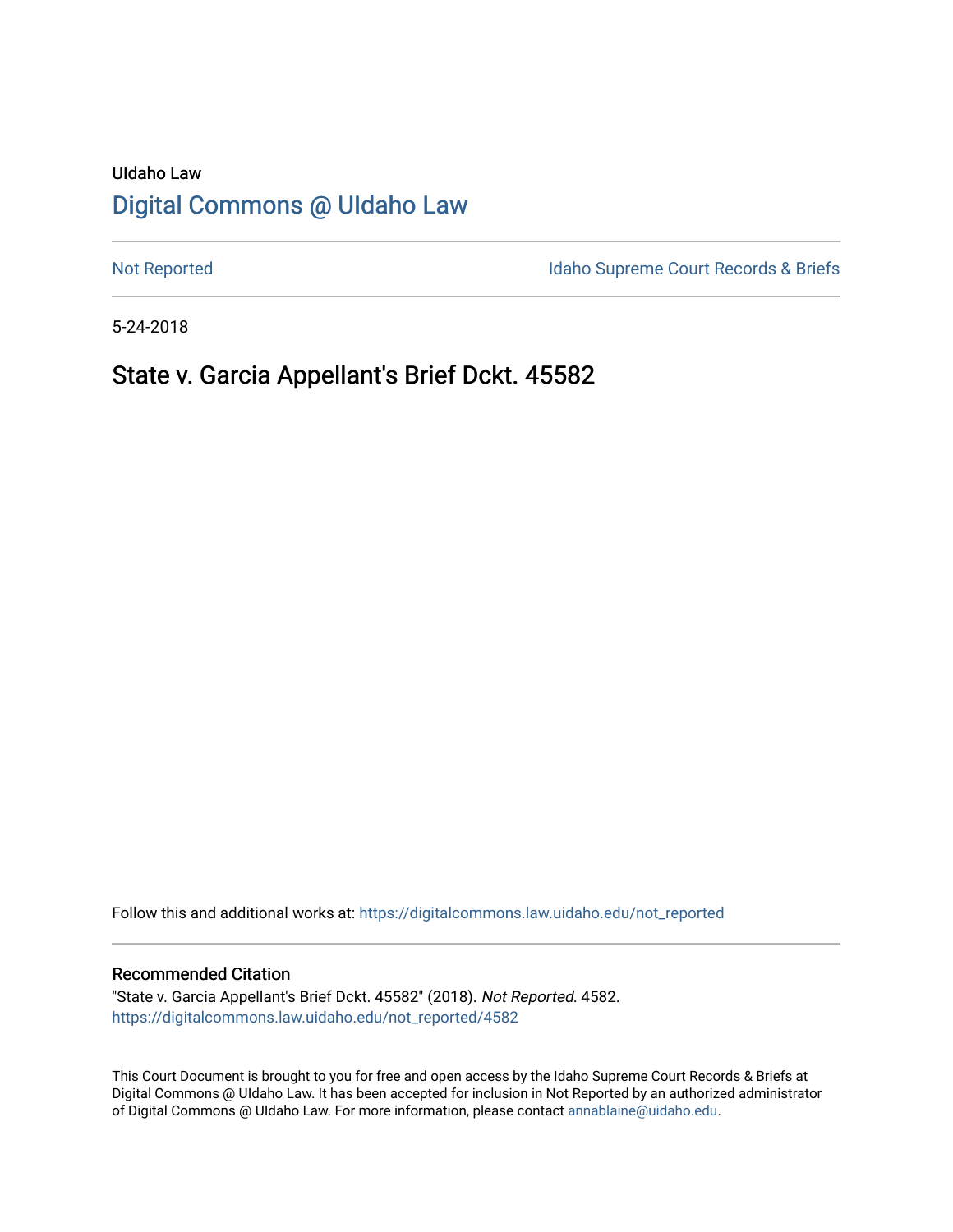ERIC D. FREDERICKSEN State Appellate Public Defender I.S.B. #6555

ELIZABETH ANN ALLRED Deputy State Appellate Public Defender I.S.B. #7259 322 E. Front Street, Suite 570 Boise, Idaho 83702 Phone: (208) 334-2712 Fax: (208) 334-2985 E-mail: documents@sapd.state.id.us

#### IN THE SUPREME COURT OF THE STATE OF IDAHO

| STATE OF IDAHO,       |                             |
|-----------------------|-----------------------------|
|                       | NO. 45582                   |
| Plaintiff-Respondent, |                             |
|                       | ADA COUNTY NO. CR01-17-4786 |
| V.                    |                             |
|                       |                             |
| RUDY ALLEN GARCIA,    | <b>APPELLANT'S BRIEF</b>    |
|                       |                             |
| Defendant-Appellant.  |                             |
|                       |                             |

## STATEMENT OF THE CASE

Nature of the Case

Rudy Allen Garcia appeals from the district court's Order Denying Motion for Reconsideration of Sentence. Mr. Garcia was sentenced to a unified sentence of ten years, with five years fixed, for his injury to children conviction. He asserts that the district court abused its discretion by denying his Rule 35 motion for a reduction of sentence.

### Statement of the Facts & Course of Proceedings

On February 14, 2017, an Indictment was filed charging Mr. Garcia with injury to children and infliction of great bodily injury. (R., pp.7-8.) The charges arose out of an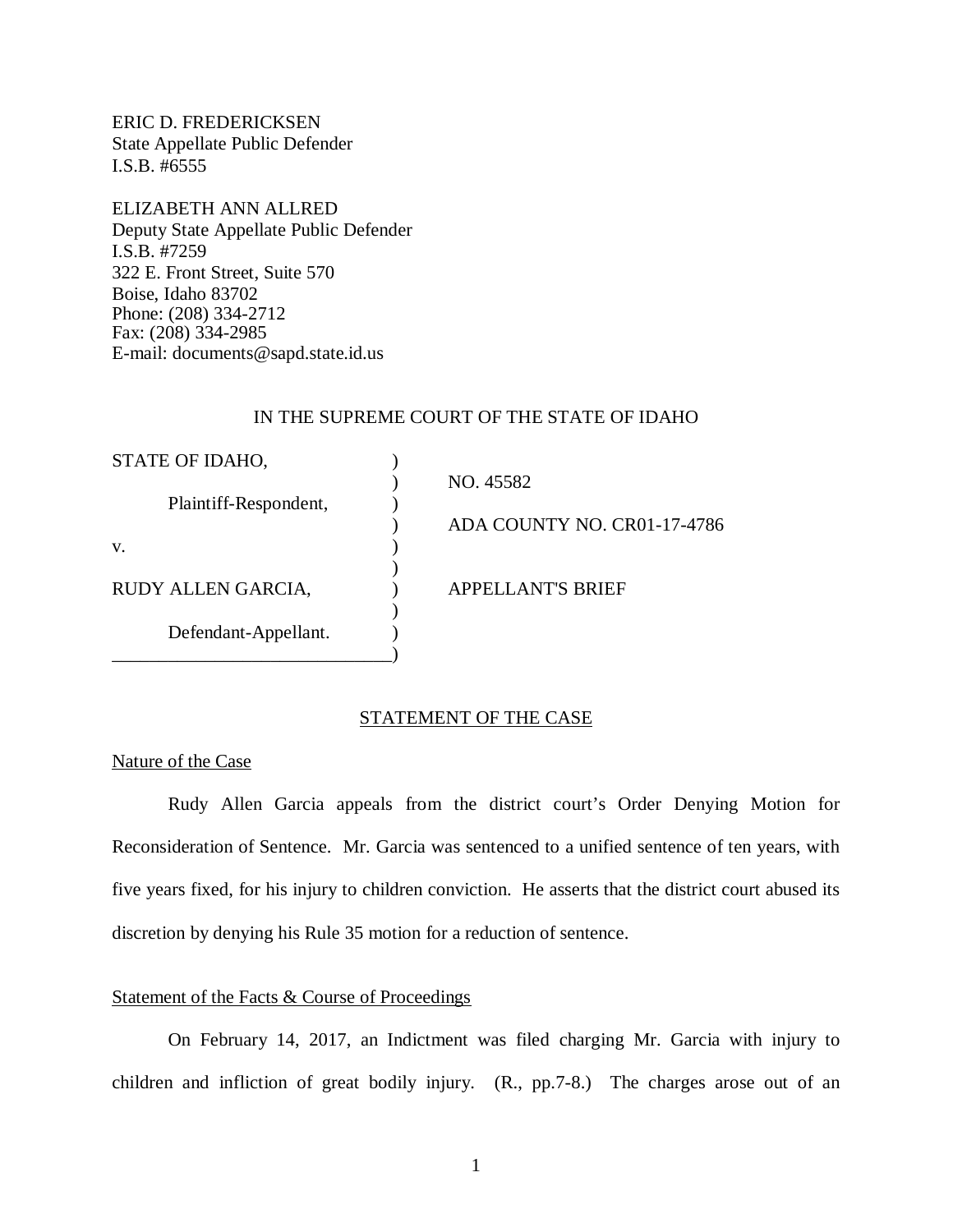investigation for commercial burglaries.  $(PSI, p.3.)<sup>1</sup>$  $(PSI, p.3.)<sup>1</sup>$  $(PSI, p.3.)<sup>1</sup>$  When officers made contact with Mr. Garcia and his girlfriend, it was discovered that their child D.G. had been repeatedly abused. (PSI, p.3.)

Mr. Garcia entered a guilty plea to injury to children. (R., p.52.) At sentencing, the State recommended imposition of a unified sentence of ten years, with five years fixed. (Tr., p.12, Ls.17-18.) Defense counsel requested that the fixed portion of Mr. Garcia's sentence be less than five years. (Tr., p.20, Ls.21-25.) The district court imposed a unified sentence of ten years, with five years fixed. (R., pp.71-73.) Mr. Garcia filed a timely Motion for Reconsideration of Sentence. (R., p.78.) The district court denied the Rule 35 motion. (R., pp.85-89.) Mr. Garcia filed a Notice of Appeal timely from the district court's Order Denying Motion for Reconsideration of Sentence. (R., pp.90-92.)

#### ISSUE

Did the district court abuse its discretion when it denied Mr. Garcia's Idaho Criminal Rule 35 Motion for a Reduction of Sentence?

#### ARGUMENT

# The District Court Abused Its Discretion When It Denied Mr. Garcia's Rule 35 Motion For A Reduction Of Sentence

A motion to alter an otherwise lawful sentence under Rule 35 is addressed to the sound discretion of the sentencing court, and essentially is a plea for leniency which may be granted if the sentence originally imposed was unduly severe. *State v. Trent*, 125 Idaho 251, 253 (Ct. App. 1994) (citing *State v. Forde*, 113 Idaho 21 (Ct. App.1987) and *State v. Lopez*, 106 Idaho 447

<span id="page-2-0"></span><sup>&</sup>lt;sup>1</sup> For ease of reference, the electronic file containing the Presentence Investigation Report and attachments will be cited as "PSI" and referenced pages will correspond with the electronic page numbers contained in this file.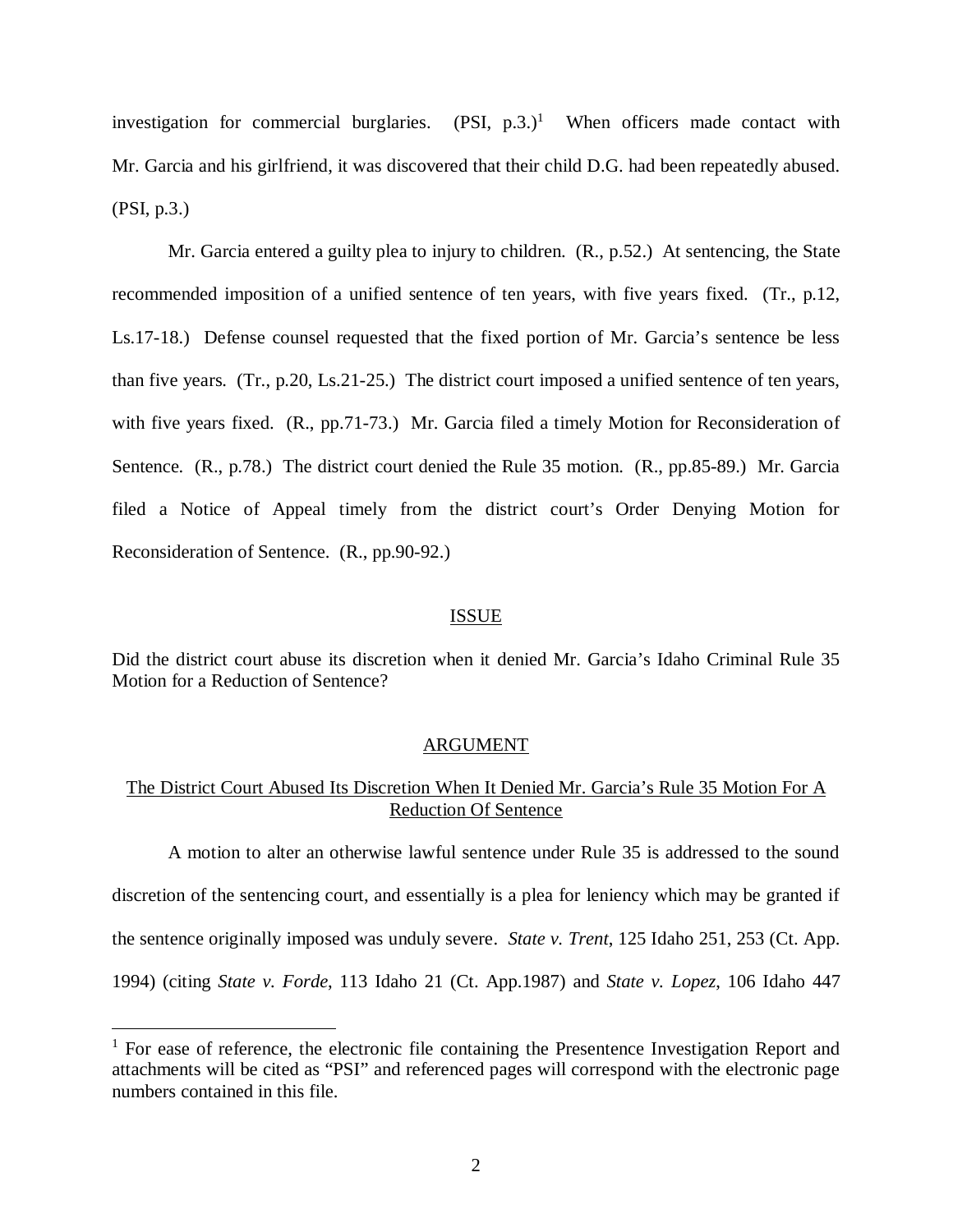(Ct. App. 1984)). "The criteria for examining rulings denying the requested leniency are the same as those applied in determining whether the original sentence was reasonable." *Id*. (citing *Lopez*, 106 Idaho at 450).

The Idaho Supreme Court has held that, "'[w]here a sentence is within statutory limits, an appellant has the burden of showing a clear abuse of discretion on the part of the court imposing the sentence.'" *State v. Jackson*, 130 Idaho 293, 294 (1997) (quoting *State v. Cotton*, 100 Idaho 573, 577 (1979)). In order to show an abuse of discretion, Mr. Garcia must show that in light of the governing criteria, the sentence was excessive considering any view of the facts. *Id*. (citing *State v. Broadhead*, 120 Idaho 141, 145 (1991), *overruled on other grounds by State v. Brown*, 121 Idaho 385 (1992)). "When presenting a Rule 35 motion, the defendant must show that the sentence is excessive in light of new or additional information subsequently provided to the district court in support of the Rule 35 motion." *State v. Huffman*, 144 Idaho 201, 203 (2007).

Appellate courts use a three-part test for determining whether a district court abused its discretion: (1) whether the court correctly perceived that the issue was one of discretion; (2) whether the court acted within the outer boundaries of its discretion and consistently with the legal standards applicable to the specific choices available to it; and (3) whether it reached its decision by an exercise of reason. *State v. Stevens*, 146 Idaho 139, 143 (2008) (citing *[Sun Valley](https://a.next.westlaw.com/Link/Document/FullText?findType=Y&serNum=1991020453&pubNum=661&originatingDoc=Ib1fc665a58e011ddbc7bf97f340af743&refType=RP&fi=co_pp_sp_661_1000&originationContext=document&transitionType=DocumentItem&contextData=(sc.Folder*cid.e4ef799cd44b4f4184ec493464b042f9*oc.Search)#co_pp_sp_661_1000) [Shopping Ctr., Inc. v. Idaho Power Co](https://a.next.westlaw.com/Link/Document/FullText?findType=Y&serNum=1991020453&pubNum=661&originatingDoc=Ib1fc665a58e011ddbc7bf97f340af743&refType=RP&fi=co_pp_sp_661_1000&originationContext=document&transitionType=DocumentItem&contextData=(sc.Folder*cid.e4ef799cd44b4f4184ec493464b042f9*oc.Search)#co_pp_sp_661_1000)*., 119 Idaho 87, 94 (1991)).

Mr. Garcia asserts that the district court failed to give proper weight and consideration to the new information provided in support of his Rule 35 motion and the mitigating factors that exist in his case and, as a result, did not reach its decision by an exercise of reason.

Mr. Garcia supplied new or additional information in support of his Rule 35 motion. Specifically, he provided two certificates for his successful completion of Seven Areas of Life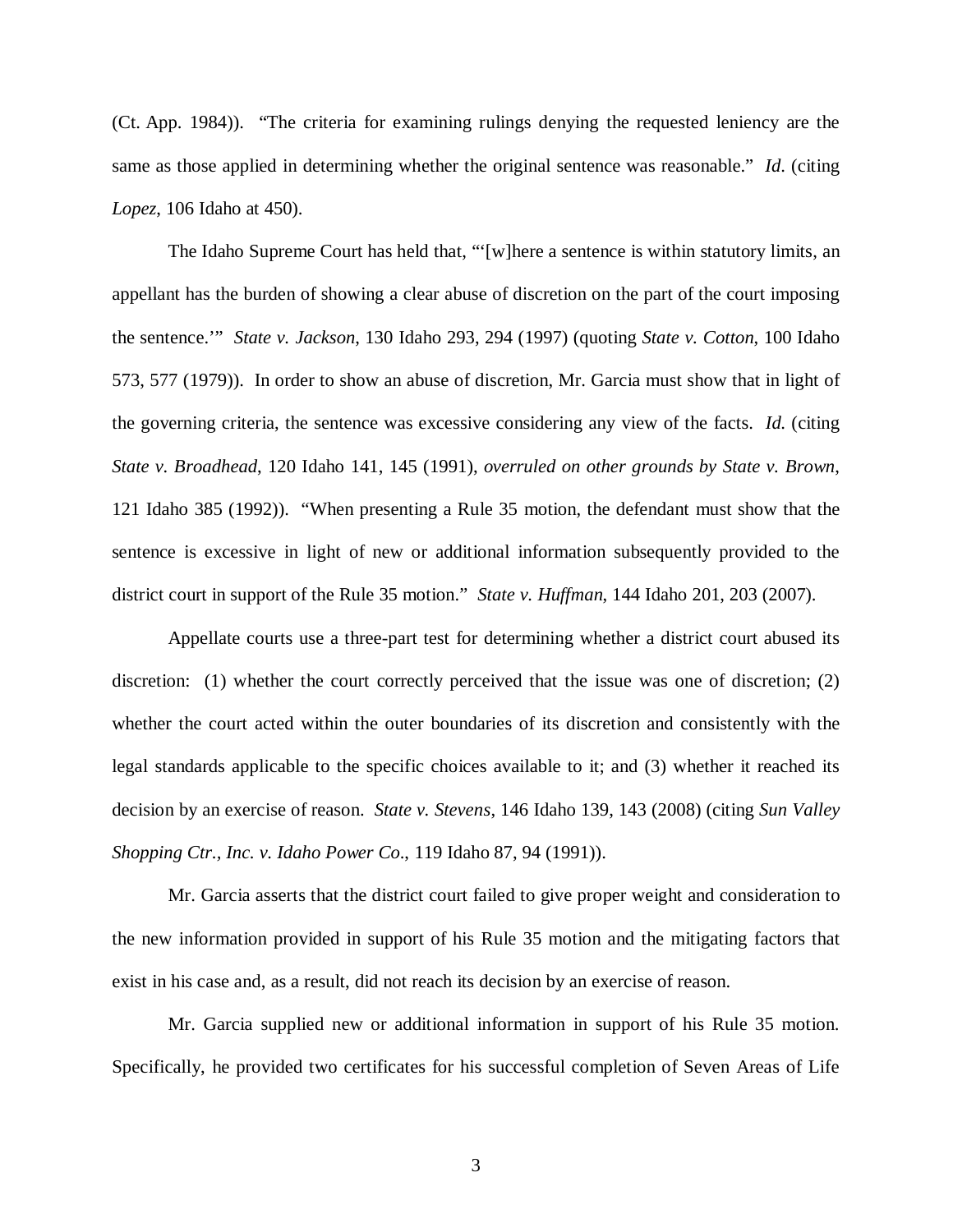Training My Mind, Will, and Emotions Psychological Area of Life and Seven Areas of Life Training My Relationship With Others Social Area of Life. (PSI, pp.79-80.) He also supplied information indicating that he was participating in a G.E.D. program. (R., pp.81-82.) This information shows that Mr. Garcia is willing to participate in programming and attempt to better himself. In *State v. Alberts*, 121 Idaho 204 (Ct. App. 1991), the Idaho Court of Appeals reduced the sentence imposed, "In light of Alberts' expression of remorse for his conduct, his recognition of his problem, his willingness to accept treatment and other positive attributes of his character." *Id*. 121 Idaho at 209.

Additionally, there are mitigating factors present in Mr. Garcia's case that counsel toward a reduction in sentence. Mr. Garcia has a serious drug addiction, recognizes that he needs treatment, and is willing to participate in any recommended treatment. (PSI, pp.17-18, 20, 27-28, 36.) Idaho courts have previously recognized that substance abuse and a desire for treatment should be considered as a mitigating factor by the district court when that court imposes sentence. *State v. Nice*, 103 Idaho 89 (1982). In addition to his substance abuse issues, he also suffers from several mental health issues including depression, anxiety, post-traumatic stress disorder, and antisocial personality disorder. (PSI, pp.21, 26-27, 60.) Idaho courts have previously recognized that Idaho Code § 19-2523 requires the trial court to consider a defendant's mental illness as a sentencing factor. *Hollon v. State*, 132 Idaho 573, 581 (1999). Finally, he has also expressed his sincere remorse for his criminal conduct. (Tr., p.21, L.8 – p.22, L.23.)

Mr. Garcia asserts that, in light of the new information provided in support of his Rule 35 motion and the mitigating factors present in his case, the district court abused its discretion in denying his Rule 35 motion.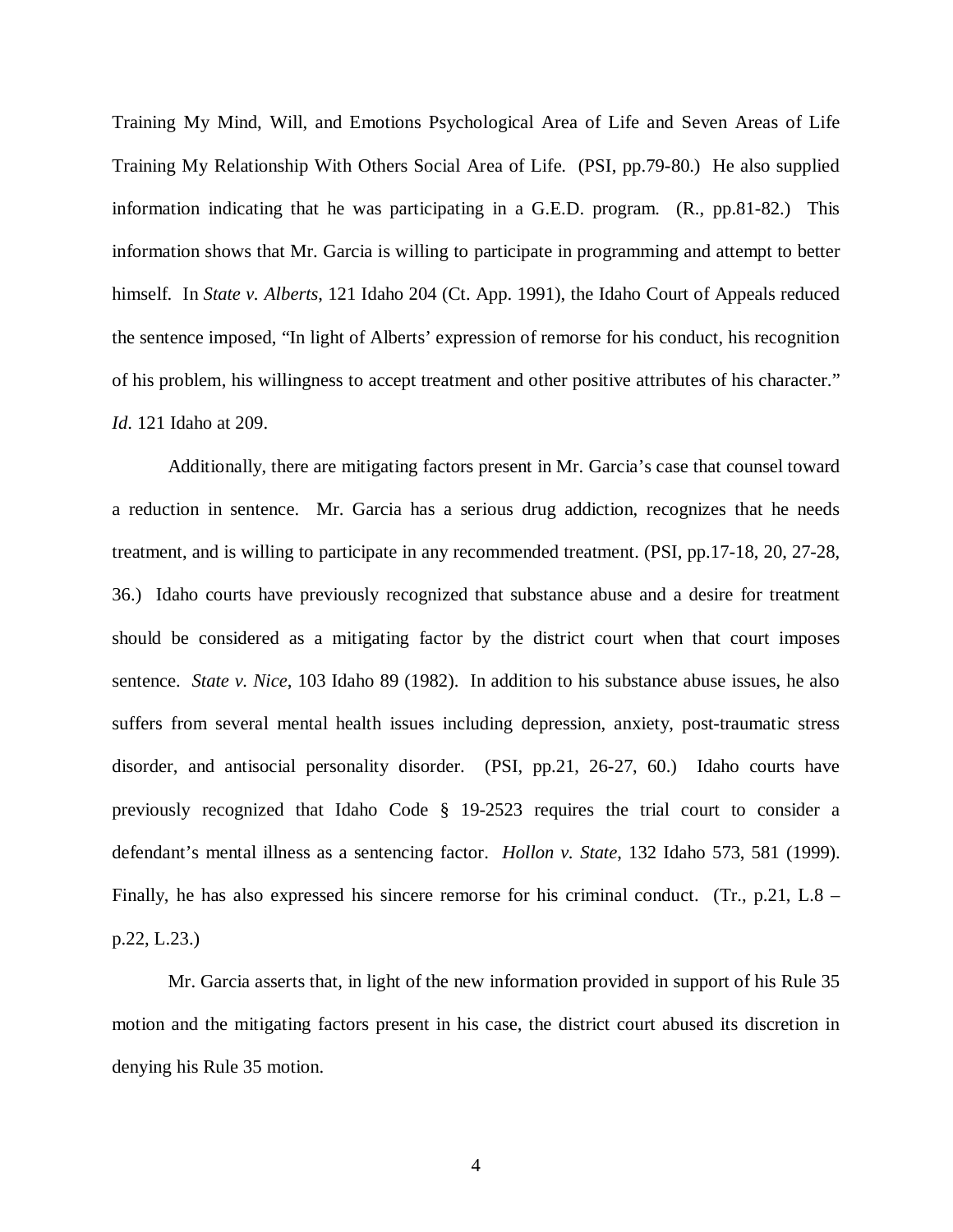# **CONCLUSION**

Mr. Garcia respectfully requests that this Court reduce his sentence as it deems appropriate. Alternatively, he requests that the order denying his Rule 35 motion be vacated and the case remanded to the district court for further proceedings.

DATED this 24<sup>th</sup> day of May, 2018.

 $\frac{1}{s}$ ELIZABETH ANN ALLRED Deputy State Appellate Public Defender